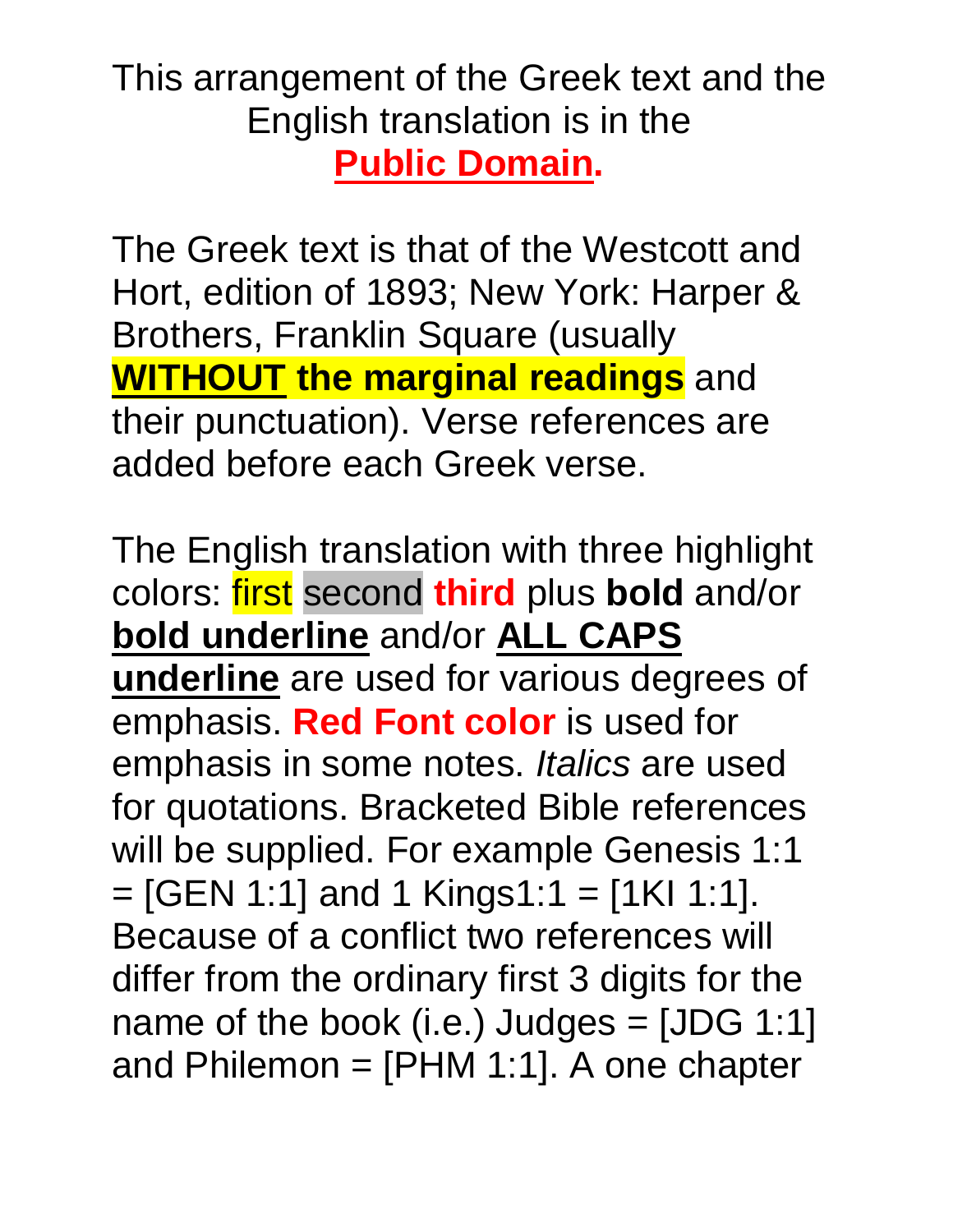book will be treated as other books for reference (i.e.) Jude =  $[JUD 1:1]$ .

With its inconsistencies and errors, A. Allison Lewis, over several years ending in 2010, is totally responsible for English translations, references and selected quotes. Users bringing errors to my attention would be greatly appreciated.

[Differences of philosophy such as to text type(s); English or other version preference(s); "bible" code(s) or numerics of whatever kind **will NOT receive a "thank you" OR REPLY OF ANY KIND**].

**NOTE**: Some people in the Bible had more than one name **AND MANY different people** had the same name. Different people with the same name in the New Testament English translation will here be spelled the same way AND if possible the individual clearly identified.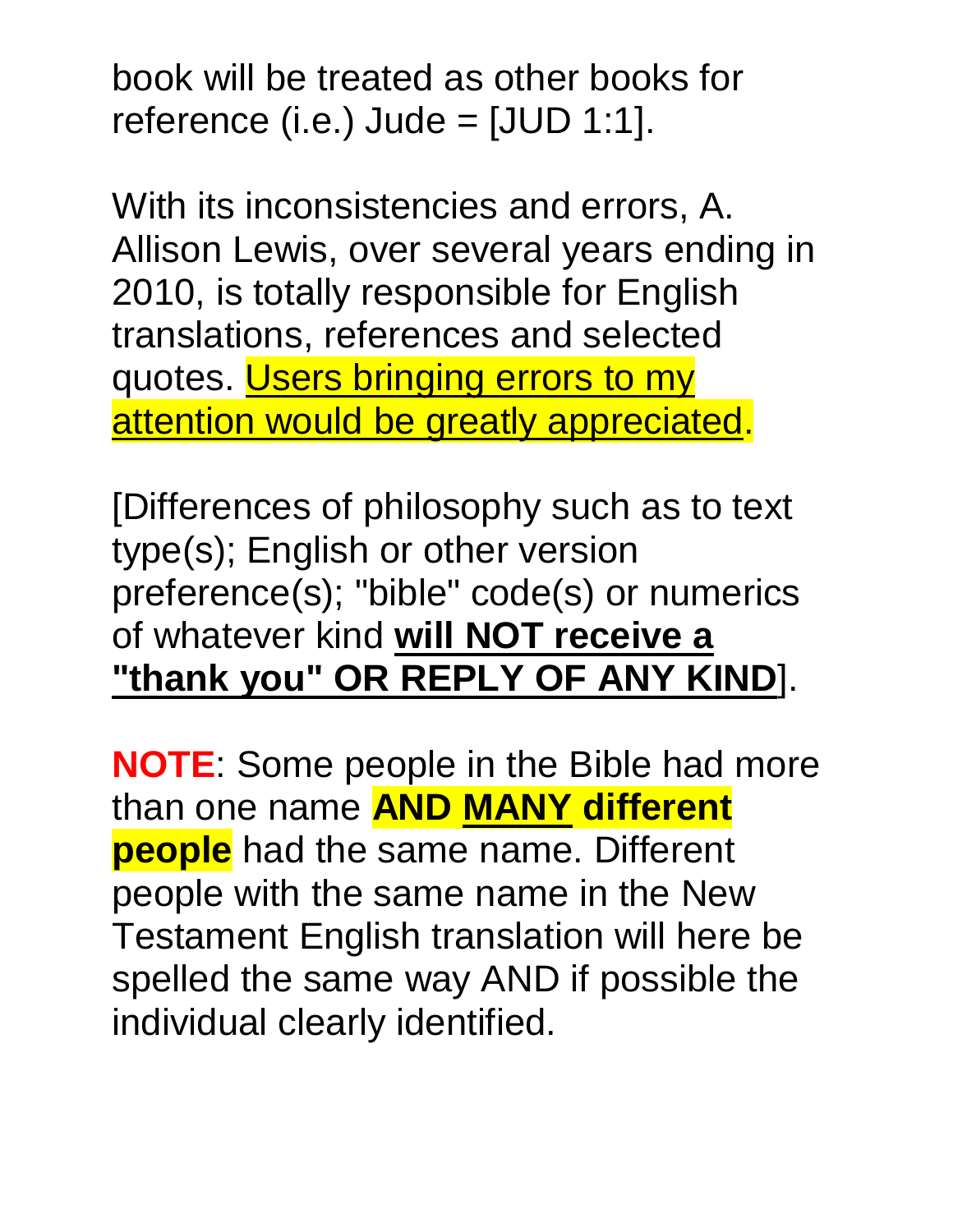#### **Unicode FONTS:** Arial & Times New Roman **almost always** have been used in this document.

**JOH 3:36** ο πιστευων εις τον υιον εχει ζωην αιωνιον ο δε απειθων τω υιω ουκ οψεται ζωην αλλ η οργη του θεου μενει επ αυτον. Times New Roman type has been chosen for the Greek text for its smooth clean beauty of the Greek letters.

#### **The following is used for typing OR copying Greek:**

to indicate the first word in a sentence, proper names, some pronouns, making corrections, etc.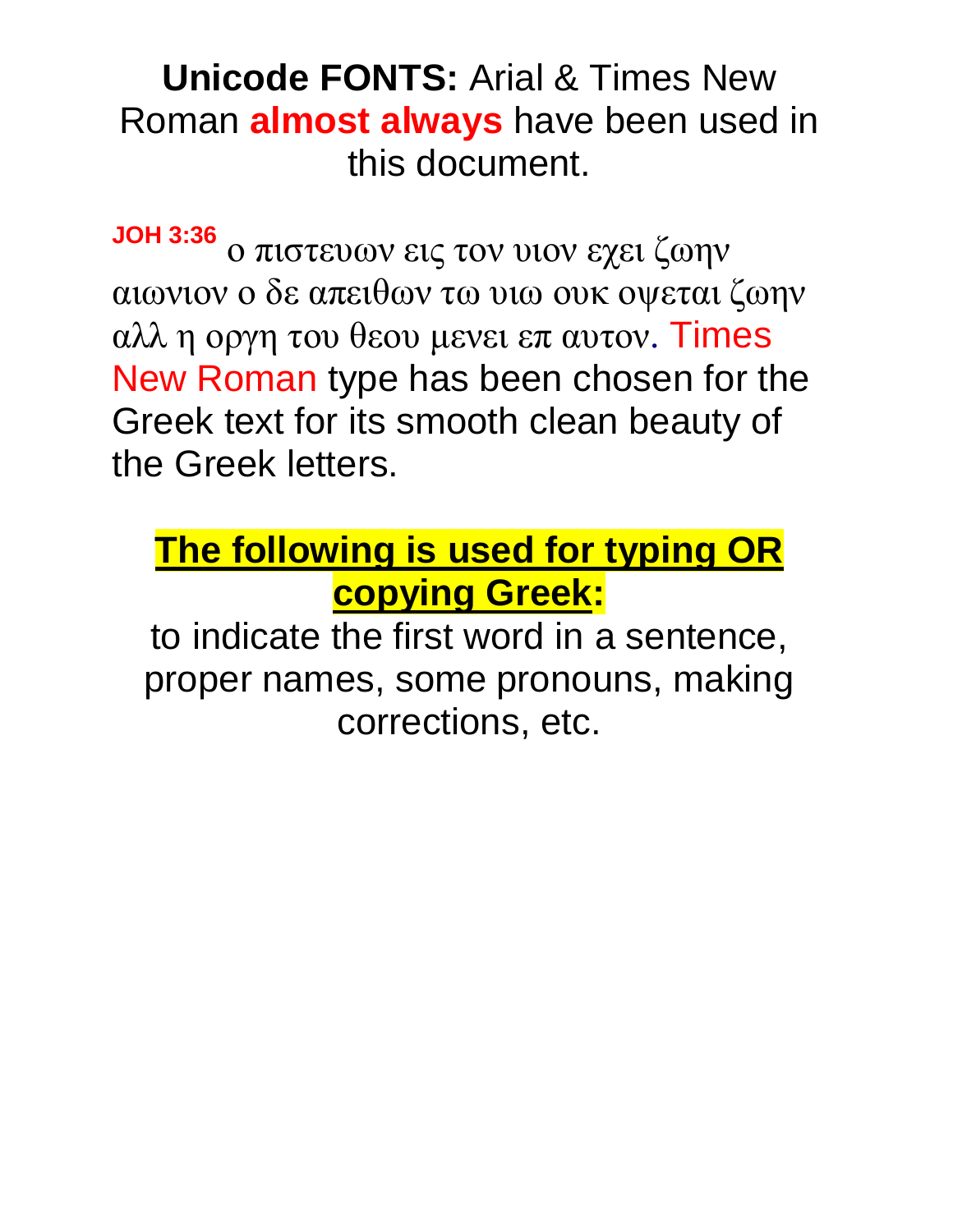#### **EASY TYPING GREEK.**

\*\* To setup your Windows computer for using multiple languages please visit: <http://www.microsoft.com/windowsxp/using/setup/winxp/yourlanguage.mspx>

Set up keyboard layout in **EL Mode**. Set in **EL** code line **1**: 1a, 1b, 1c. and 1d. Set in **EL** code line **2**: 1a, 1b, 1c, and 1d. **A TOTAL OF 8 LINES**. THEN change each line **2 to EN Arial.** 

To type ENGLISH LETTERS you **MUST** have EN Mode **ON**. To type GREEK LETTERS you **MUST** have EL Mode **ON**.

#### **LOWER CASE**



#### **REPEAT FOR UPPER CASE UPPER CASE**

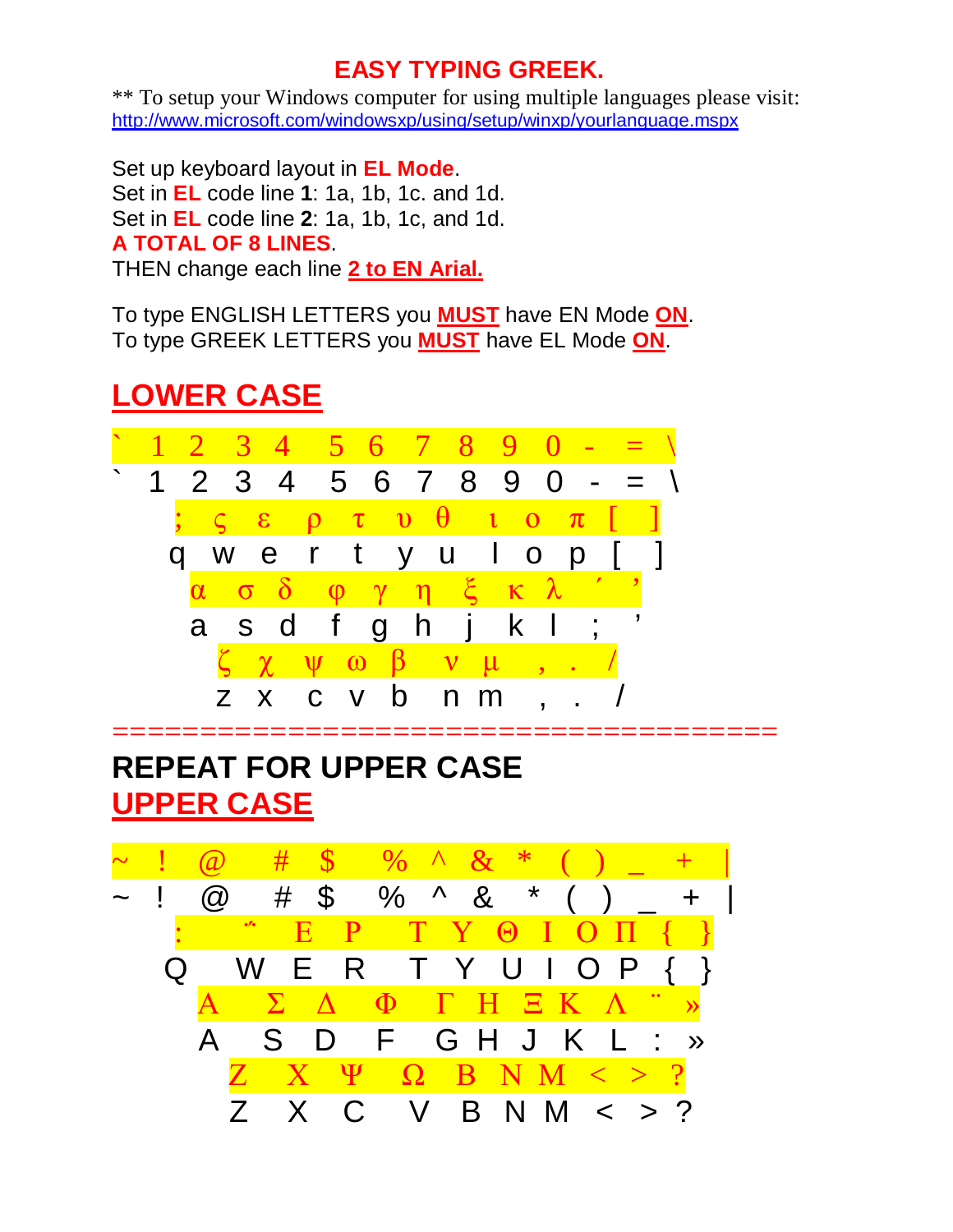==========================================================

**P39LS** TrueType Uncial Font. SAMPLE = al pha kai wmega. **Greek Uncials** TrueType Font. SAMPLER = al pha kai wmega



**(DO NOT USE EL Mode for either of these uncials)**  Either of these two uncials may be used on this web site.

#### **Puncutation marks frequently used for Greek text.**

| Period:        |  |
|----------------|--|
| Comma:         |  |
| Semicolon:     |  |
| Question mark: |  |

=====================================================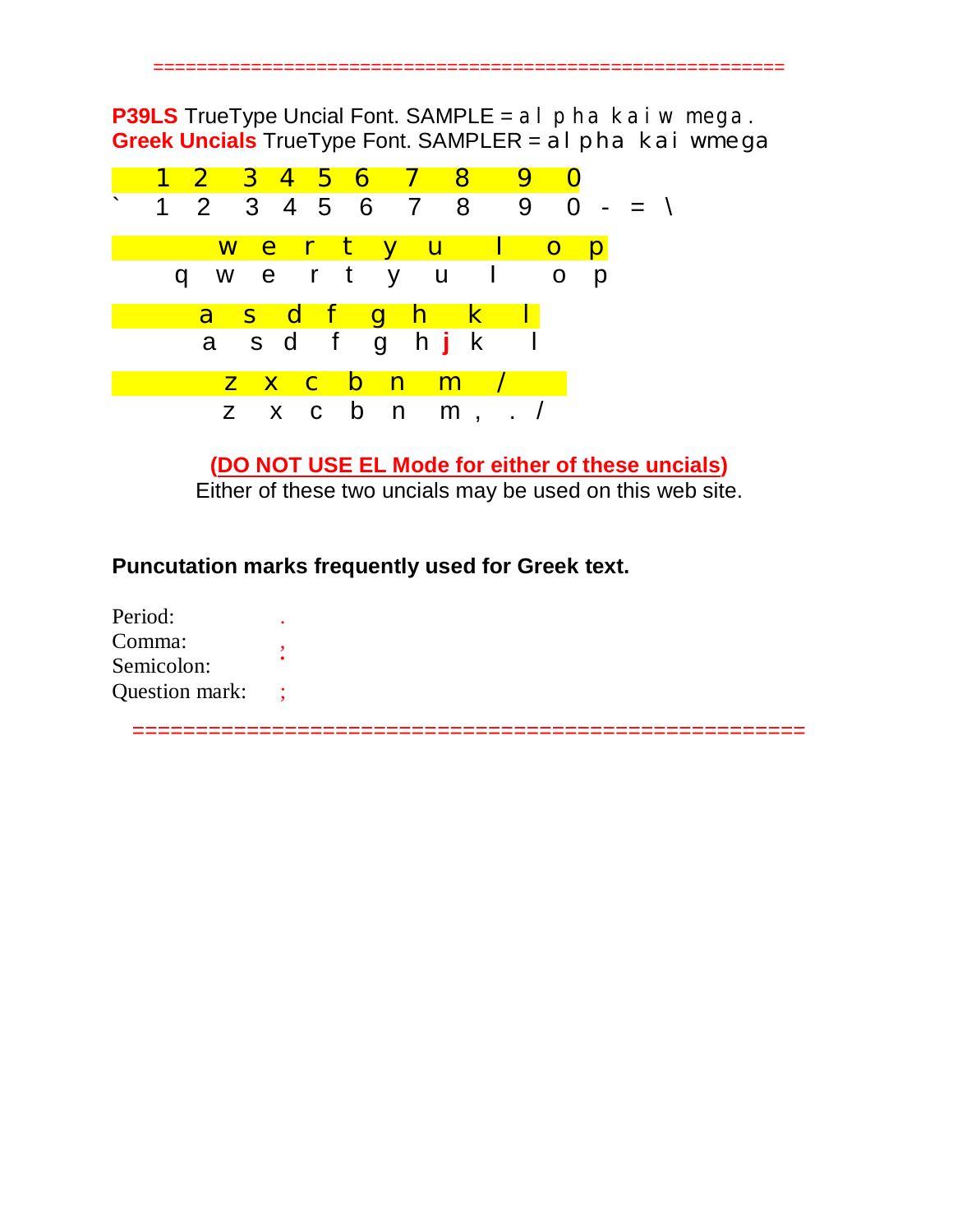## **ΠΡΟΣ ΤΙΤΟΝ To Titus**

To Titus in Crete in 65 AD, from Paul probably between imprisonments in Rome.

**TIT 1:1** παυλος δουλος θεου αποστολος δε ιησου χριστου κατα πιστιν εκλεκτων θεου και επιγνωσιν αληθειας της κατ ευσεβειαν Paul, a slave of God, and an apostle of Jesus Christ, **according to the faith of God's elect**, and the knowledge of the truth according to piety;

**TIT 1:2** επ ελπιδι ζωης αιωνιου ην επηγγειλατο ο αψευδης θεος προ χρονων αιωνιων

#### **In hope of eternal life, which God, Who cannot lie, promised before times eternal**;

**TIT 1:3** εφανερωσεν δε καιροις ιδιοις τον λογον αυτου εν κηρυγματι ο επιστευθην εγω κατ επιταγην του σωτηρος ημων θεου but has manifested His own Word in preaching, which was committed to me according to the commandment of God our Savior;

**TIT 1:4** τιτω γνησιω τεκνω κατα κοινην πιστιν χαρις και ειρηνη απο θεου πατρος και χριστου ιησου του σωτηρος ημων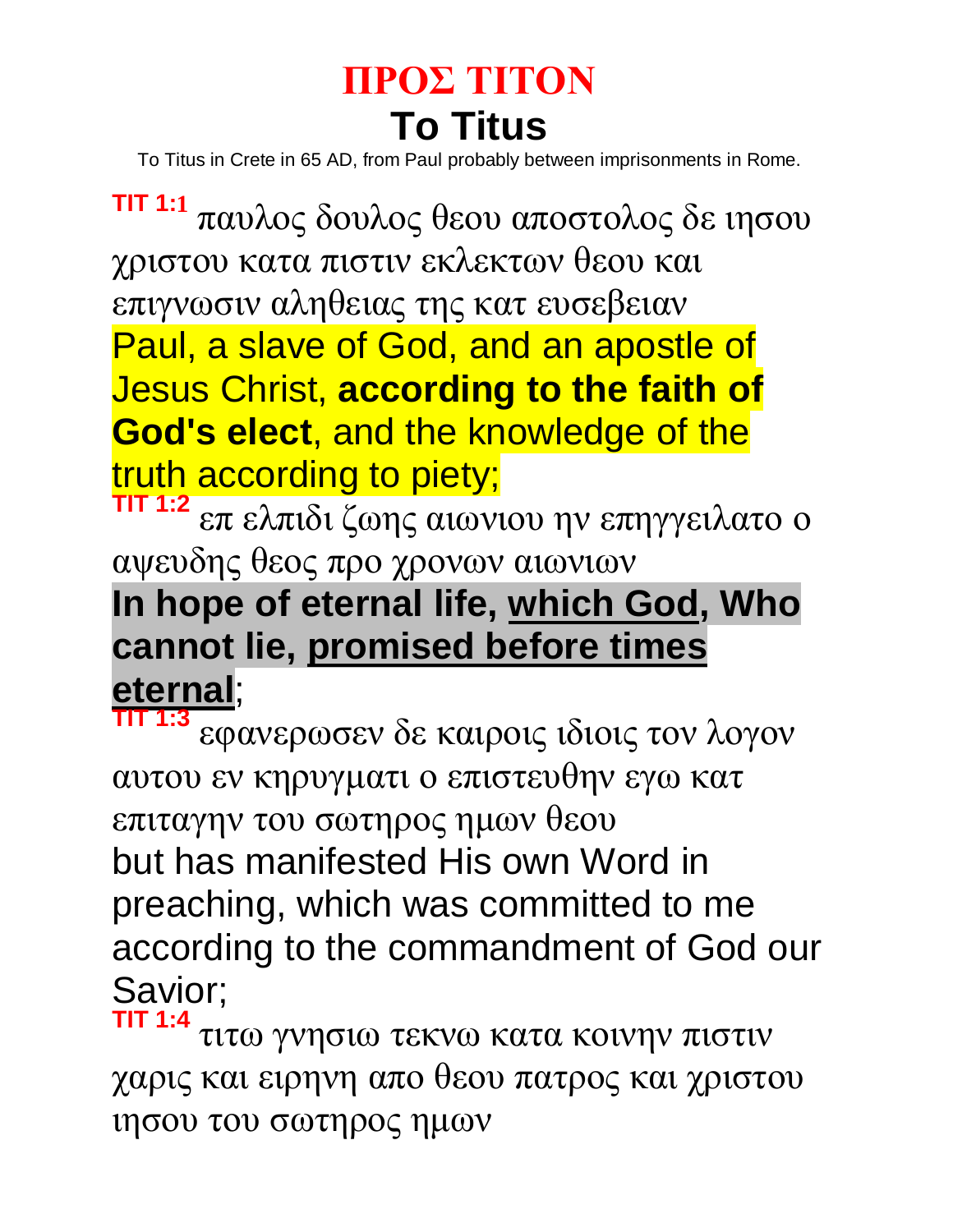to Titus, my own son after the common faith, grace, and peace, from God the Father and Jesus Christ our Savior.

**TIT 1:5** τουτου χαριν απελειπον σε εν κρητη ινα τα λειποντα επιδιορθωση και καταστησης κατα πολιν πρεσβυτερους ως εγω σοι διεταξαμην For this cause I left you in Crete, that you should set in order the things that are wanting, and ordain **elders** in every city, as I commanded you: **TIT 1:6**

ει τις εστιν ανεγκλητος μιας γυναικος ανηρ τεκνα εχων πιστα μη εν κατηγορια ασωτιας η ανυποτακτα

if any be **blameless**, the **husband of one wife**, **having faithful children not accused of debauchery or rebellious**.

1:7 δει γαρ τον επισκοπον ανεγκλητον ειναι ως θεου οικονομον μη αυθαδη μη οργιλον μη παροινον μη πληκτην μη αισχροκερδη **It is necessary for the OVERSEER to be BLAMELESS**, as the steward of God; **not self-willed**, **not inclined to anger**, **not drunken**, **not quarrelsome**, **not greedy of material gain**;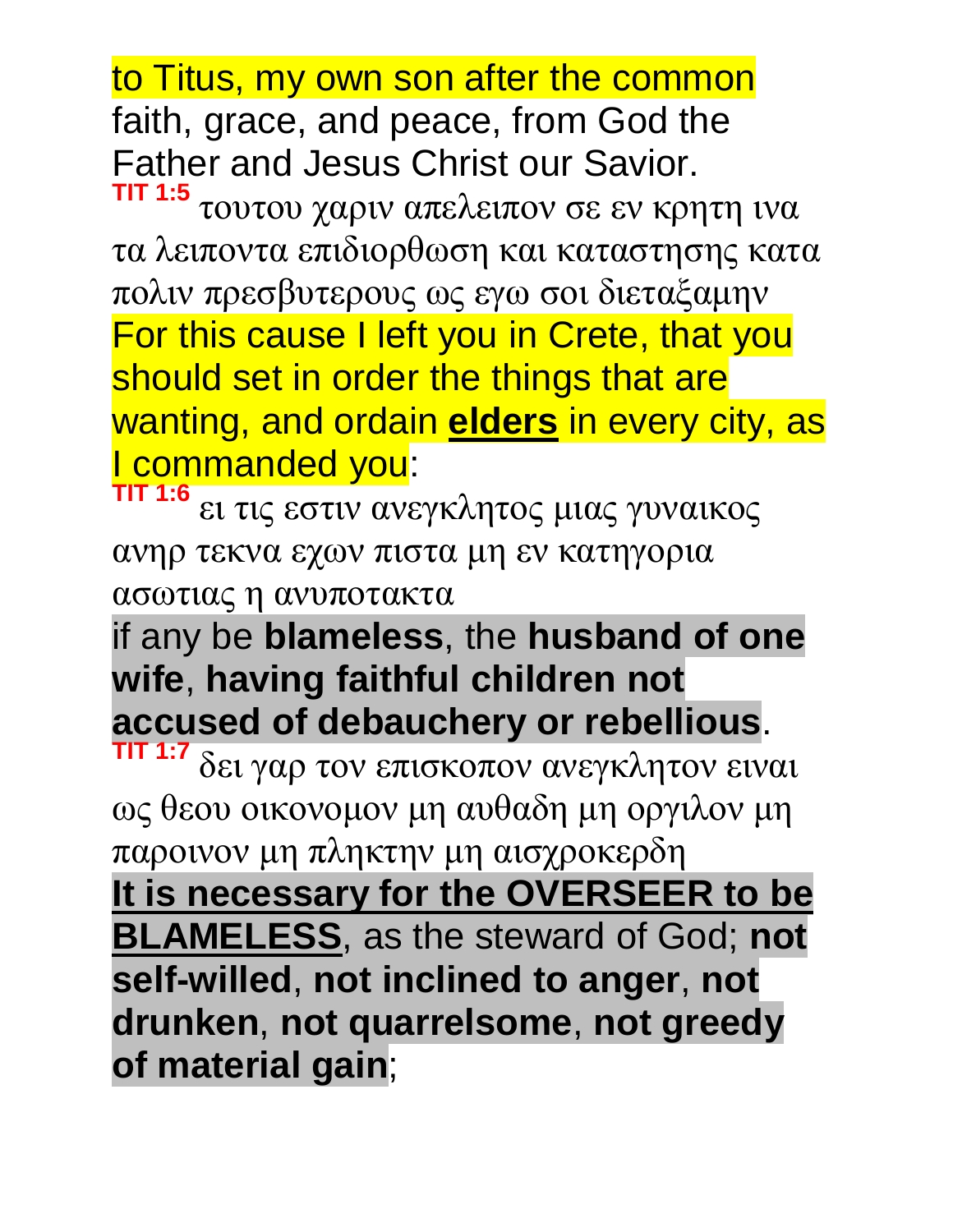**TIT 1:8** αλλα φιλοξενον φιλαγαθον σωφρονα δικαιον οσιον εγκρατη

## **but hospitable, a lover of good, sober, righteous, pious, disciplined**;

**TIT 1:9** αντεχομενον του κατα την διδαχην πιστου λογου ινα δυνατος η και παρακαλειν εν τη διδασκαλια τη υγιαινουση και τους αντιλεγοντας ελεγχειν

**holding fast the faithful teaching of the Word, in order that he may be able both by sound doctrine to exhort the healthy and to reprove those who oppose**.

**TIT 1:10** εισιν γαρ πολλοι ανυποτακτοι ματαιολογοι και φρεναπαται μαλιστα οι εκ της

περιτομης

#### **For there are many rebellious and vain talkers and deceivers, specially those of the circumcision**:

**TIT 1:11** ους δει επιστομιζειν οιτινες ολους οικους ανατρεπουσιν διδασκοντες α μη δει αισχρου κερδους χαριν

**who it is necessary to silence, who subvert whole families, teaching things which they ought not, for the pleasure of shameful gain**.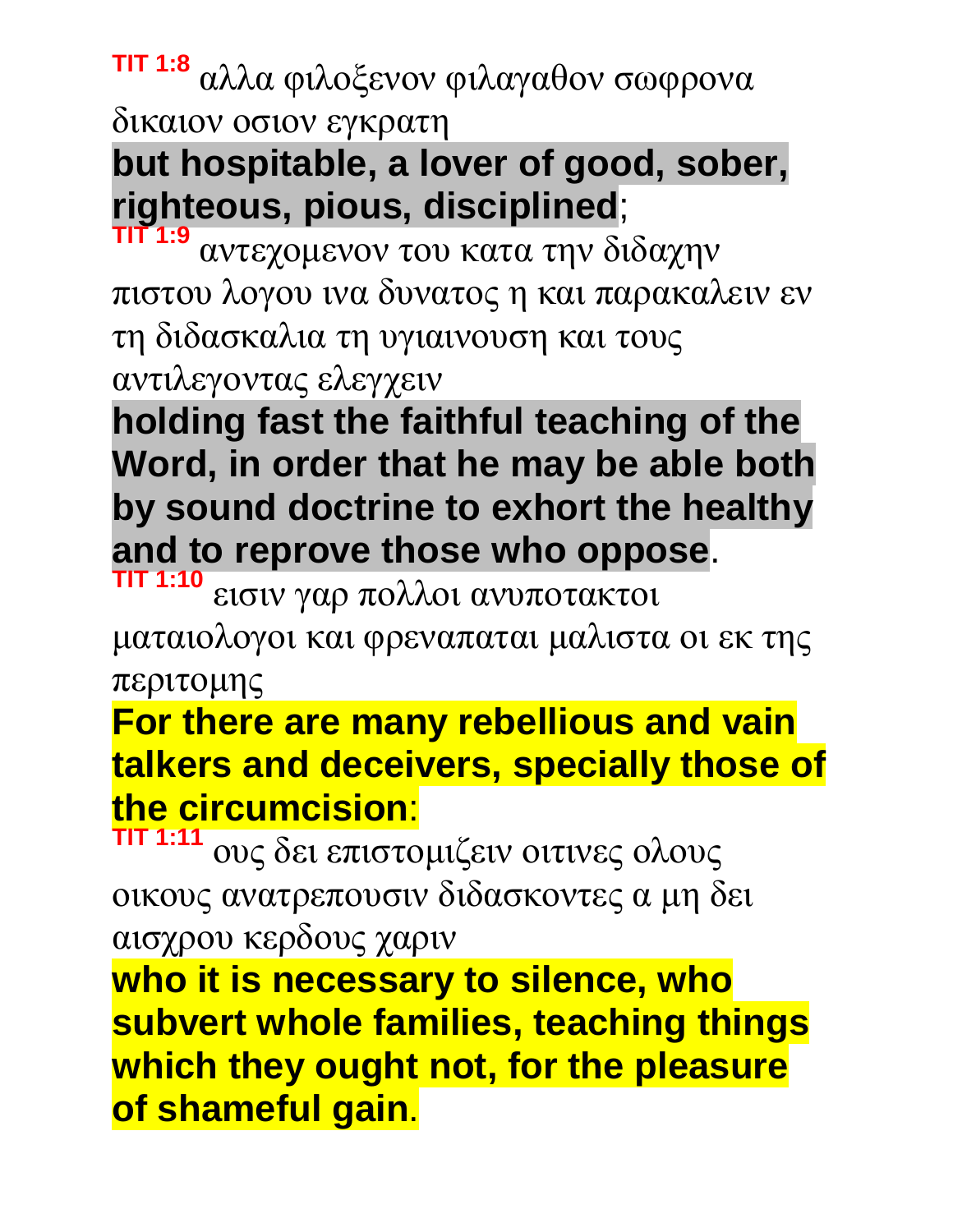**TIT 1:12** ειπεν τις εξ αυτων ιδιος αυτων προφητης κρητες αει ψευσται κακα θηρια γαστερες αργαι A certain one of their own, a prophet said, *The Cretians are always liars, evil beasts, idle gluttons*.

**TIT 1:13** η μαρτυρια αυτη εστιν αληθης δι ην αιτιαν ελεγχε αυτους αποτομως ινα υγιαινωσιν τη πιστει

#### **This witness is true. Wherefore rebuke them sharply, IN ORDER THAT THEY MAY BE SOUND IN THE FAITH**;

**TIT 1:14** μη προσεχοντες ιουδαικοις μυθοις και εντολαις ανθρωπων αποστρεφομενων την αληθειαν

not giving heed to Jewish fables, and commandments of men, that turn from the truth.

**TIT 1:15** παντα καθαρα τοις καθαροις τοις δε μεμιαμμενοις και απιστοις ουδεν καθαρον αλλα μεμιανται αυτων και ο νους και η συνειδησις

To the pure all things are pure: but to those who are defiled and unbelieving is nothing pure; but even their mind and conscience is defiled.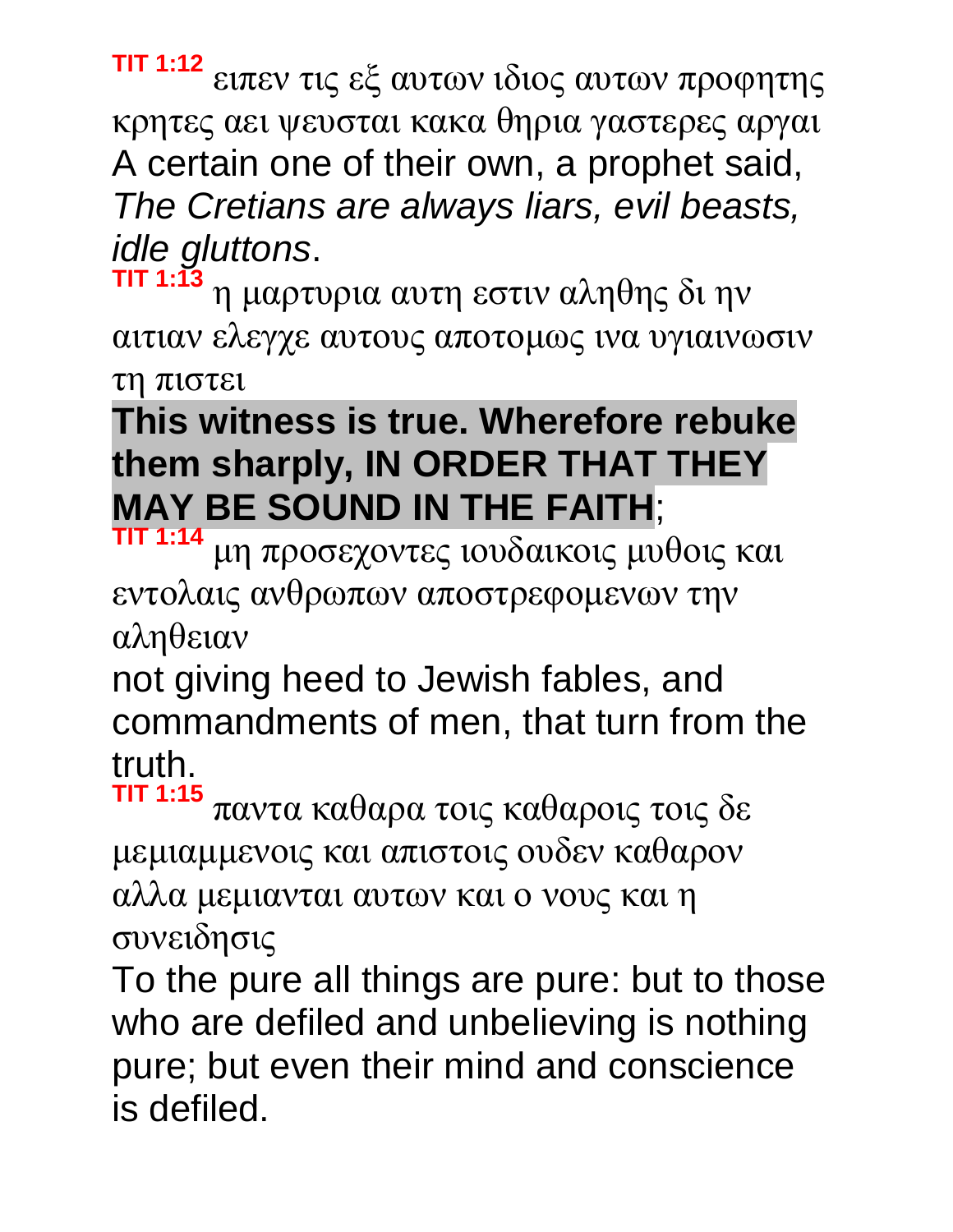#### **TIT 1:16** θεον ομολογουσιν ειδεναι τοις δε εργοις αρνουνται βδελυκτοι οντες και απειθεις και προς παν εργον αγαθον αδοκιμοι

#### **They profess that they know God; but in works they deny Him, being abominable, and disobedient, and to every good work reprobate**.

 $2:1$ συ δε λαλει α πρεπει τη υγιαινουση διδασκαλια

#### **But you speak the things which are fitting sound teaching**:

**TIT 2:2** πρεσβυτας νηφαλιους ειναι σεμνους σωφρονας υγιαινοντας τη πιστει τη αγαπη τη υπομονη

#### that **elder men be sober, grave, temperate, sound in faith, in love, in patience**.

**TIT 2:3** πρεσβυτιδας ωσαυτως εν καταστηματι ιεροπρεπεις μη διαβολους μηδε οινω πολλω δεδουλωμενας καλοδιδασκαλους

The **elder women** likewise, that they be in behavior as becomes holiness, not false accusers, not given to much wine, teachers of good things;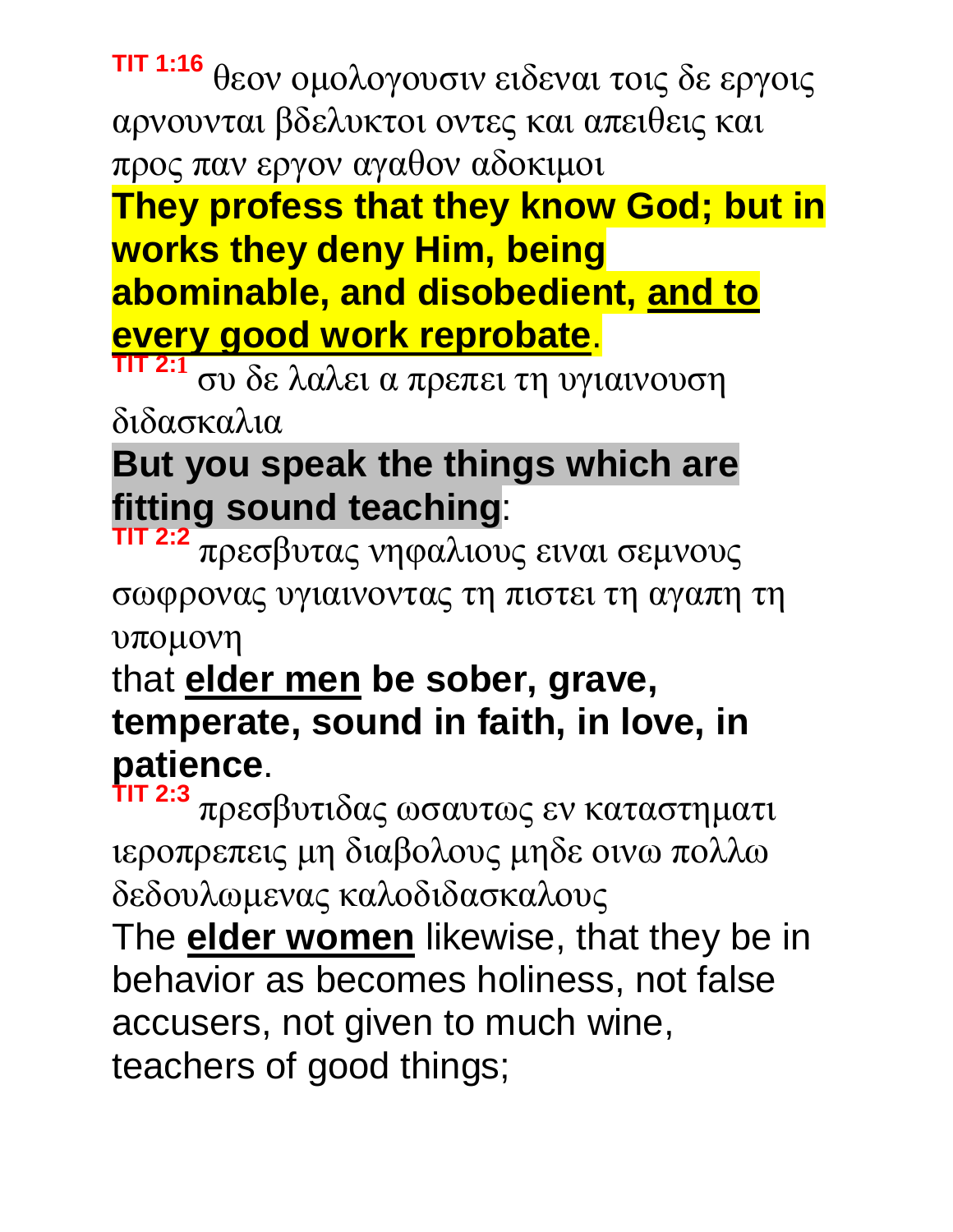**TIT 2:4** ινα σωφρονιζωσιν τας νεας φιλανδρους ειναι φιλοτεκνους

in order that they may teach **the young women:** to love their husbands, to love their children,

**TIT 2:5** σωφρονας αγνας οικουργους αγαθας υποτασσομενας τοις ιδιοις ανδρασιν ινα μη ο λογος του θεου βλασφημηται

**to be discreet, chaste, keepers at home, good, obedient to their own husbands, in order that the Word of God be not blasphemed**.

**TIT 2:6** τους νεωτερους ωσαυτως παρακαλει σωφρονειν

**The young men** likewise exhort to be sober minded.

**TIT 2:7** περι παντα σεαυτον παρεχομενος τυπον καλων εργων εν τη διδασκαλια αφθοριαν

σεμνοτητα

**In all things showing yourself a pattern of good works: in teaching: serious soundness**,

**TIT 2:8** λογον υγιη ακαταγνωστον ινα ο εξ εναντιας εντραπη μηδεν εχων λεγειν περι ημων φαυλον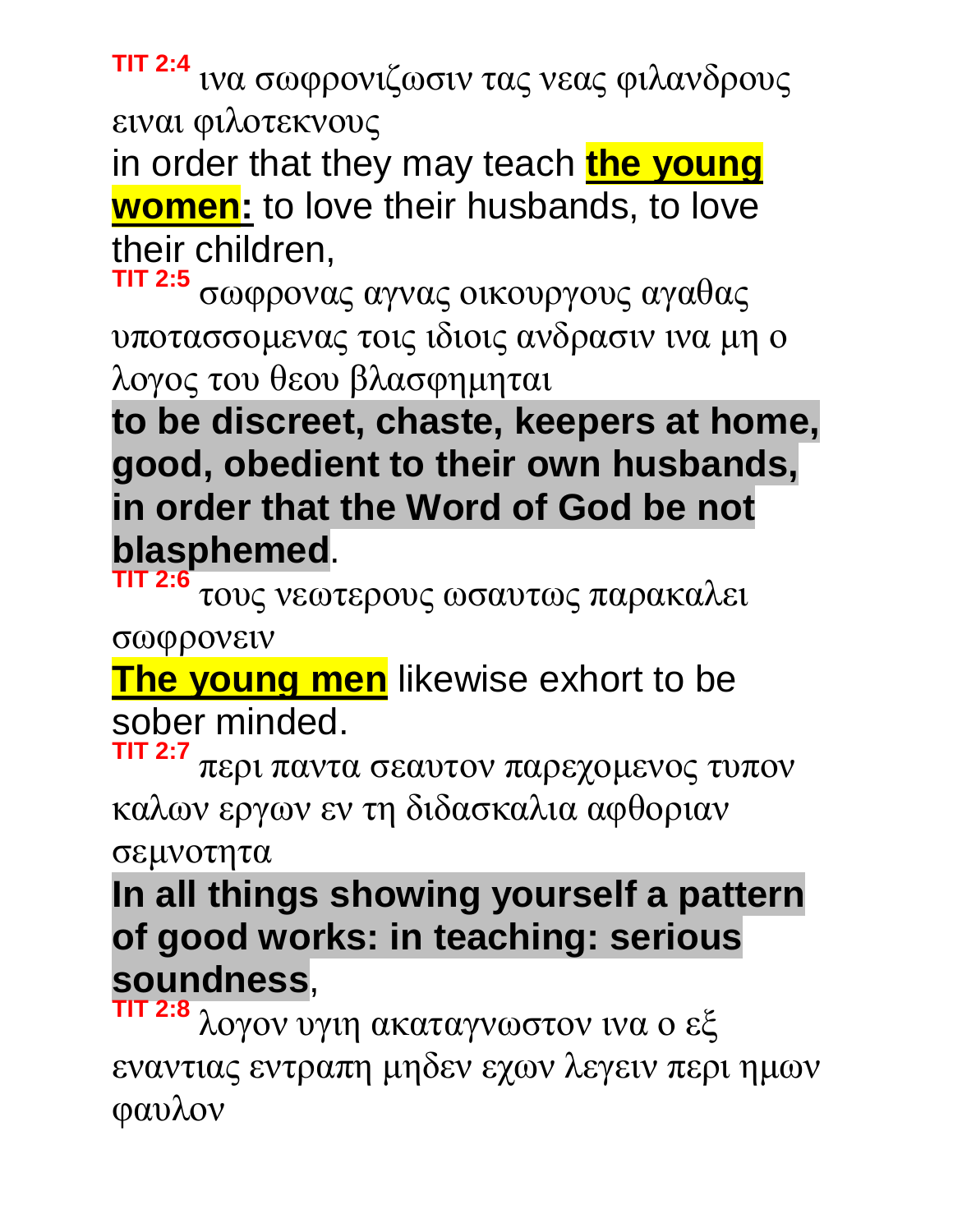sound words, that cannot be condemned; in order that he who is of the contrary part may be ashamed, having no evil thing to say of you.<br> $\frac{1}{2}$  s sayles

**TIT 2:9** δουλους ιδιοις δεσποταις υποτασσεσθαι εν πασιν ευαρεστους ειναι μη αντιλεγοντας **Slaves** be subject to their own masters. In everything to be well-pleasing, not talking back,

**TIT 2:10** μη νοσφιζομενους αλλα πασαν πιστιν ενδεικνυμενους αγαθην ινα την διδασκαλιαν την του σωτηρος ημων θεου κοσμωσιν εν πασιν

not holding back, but showing all good faith; in order that they may adorn the doctrine of God our Savior in all things. **TIT 2:11**

επεφανη γαρ η χαρις του θεου σωτηριος πασιν ανθρωποις

For the grace of God that brings salvation has appeared to all men,

**TIT 2:12** παιδευουσα ημας ινα αρνησαμενοι την ασεβειαν και τας κοσμικας επιθυμιας σωφρονως και δικαιως και ευσεβως ζησωμεν εν τω νυν αιωνι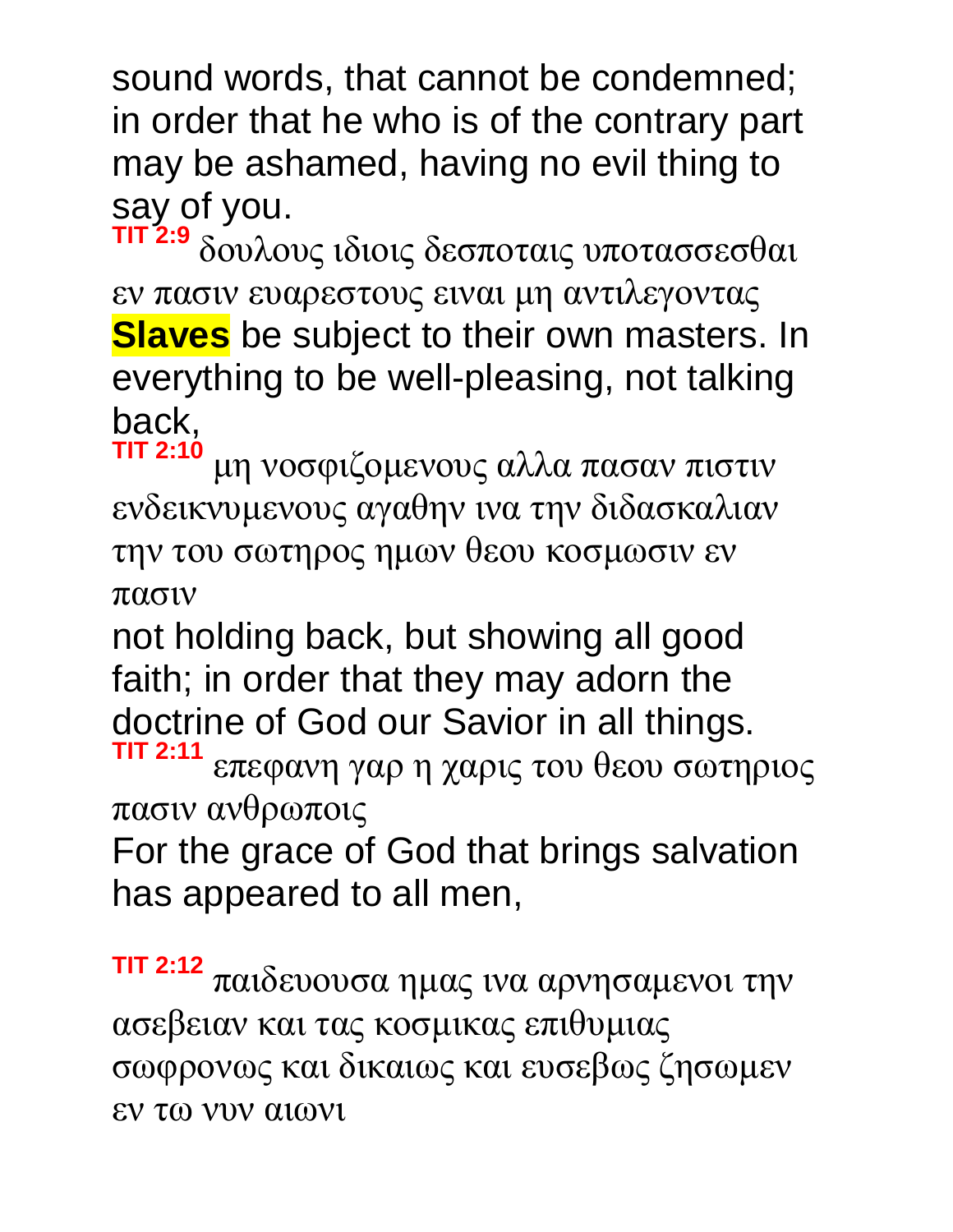teaching us in order that, denying impiety and worldly perverted desires, we should live soberly, righteously, and piously, in this present age; **TIT 2:13**

προσδεχομενοι την μακαριαν ελπιδα και επιφανειαν της δοξης του μεγαλου θεου και

#### σωτηρος ημων χριστου ιησου **EXPECTING THE BLESSED HOPE AND APPEARANCE OF THE GLORY OF OUR GREAT GOD AND SAVIOR, CHRIST JESUS;**

**TIT 2:14** ος εδωκεν εαυτον υπερ ημων ινα λυτρωσηται ημας απο πασης ανομιας και καθαριση εαυτω λαον περιουσιον ζηλωτην καλων εργων

**Who gave Himself for us, in order that He might redeem us from all lawlessness, and cleanse to Himself A PEOPLE FOR HIS OWN POSSESSION, zealous of good works**.

**TIT 2:15** ταυτα λαλει και παρακαλει και ελεγχε μετα πασης επιταγης μηδεις σου περιφρονειτω These things say and exhort and reprove with all authority. Let no one despise you.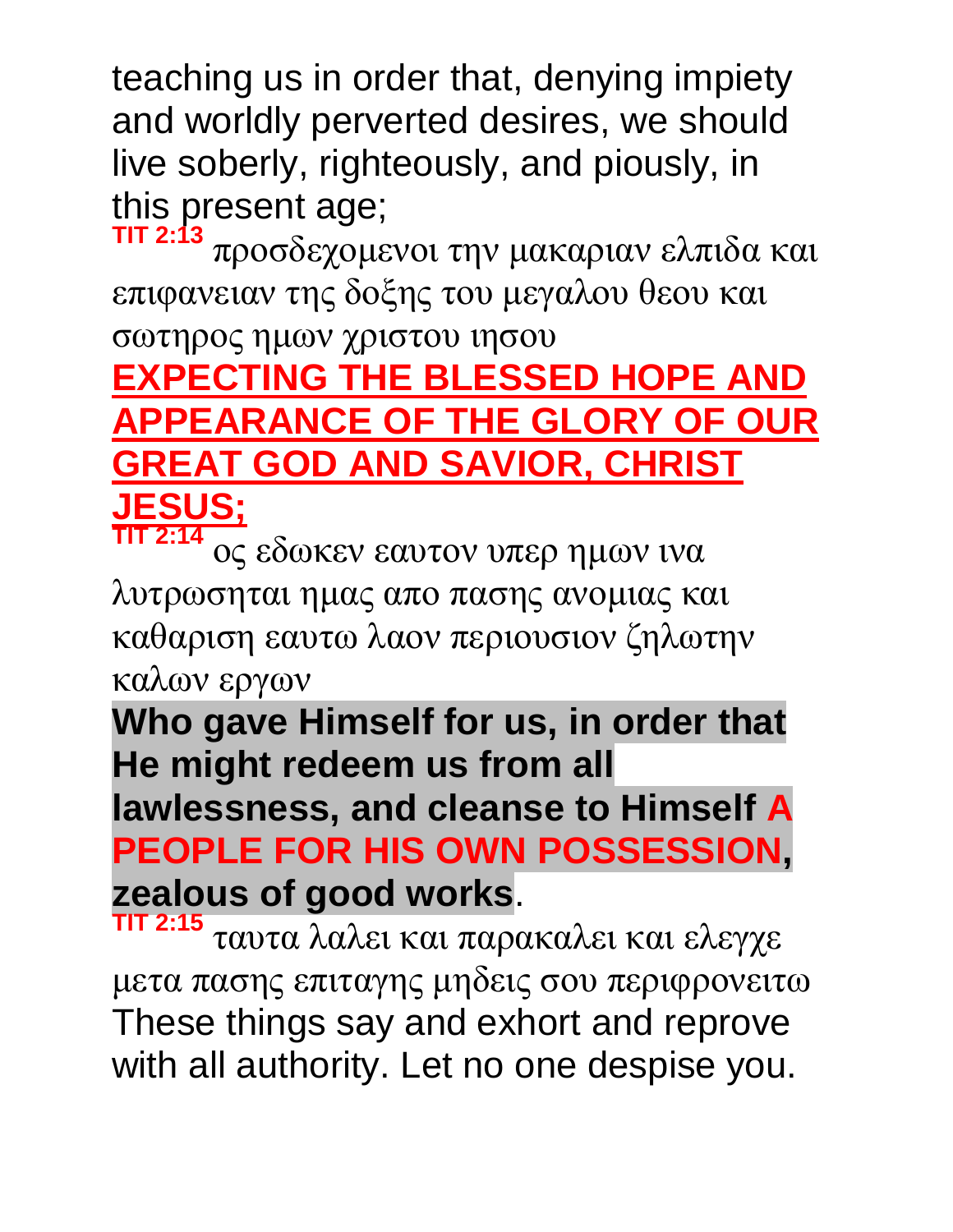**TIT 3:1** υπομιμνησκε αυτους αρχαις εξουσιαις υποτασσεσθαι πειθαρχειν προς παν εργον αγαθον ετοιμους ειναι

**Remind them, at the beginning to be subject to authorities; to be put into subjection to obey authority, to be prepared to every good work**,

**TIT 3:2** μηδενα βλασφημειν αμαχους ειναι επιεικεις πασαν ενδεικνυμενους πραυτητα προς παντας ανθρωπους

#### **To blaspheme no one; to be peaceable; gentle to all; showing courtesy to all men**.

**TIT 3:3** ημεν γαρ ποτε και ημεις ανοητοι απειθεις πλανωμενοι δουλευοντες επιθυμιαις και ηδοναις ποικιλαις εν κακια και φθονω διαγοντες στυγητοι μισουντες αλληλους **For we ourselves also were sometimes foolish, disobedient, being led astray, serving perverted desires and pleasures, living in evil and envy, hateful; hating one another**.

**TIT 3:4** οτε δε η χρηστοτης και η φιλανθρωπια επεφανη του σωτηρος ημων θεου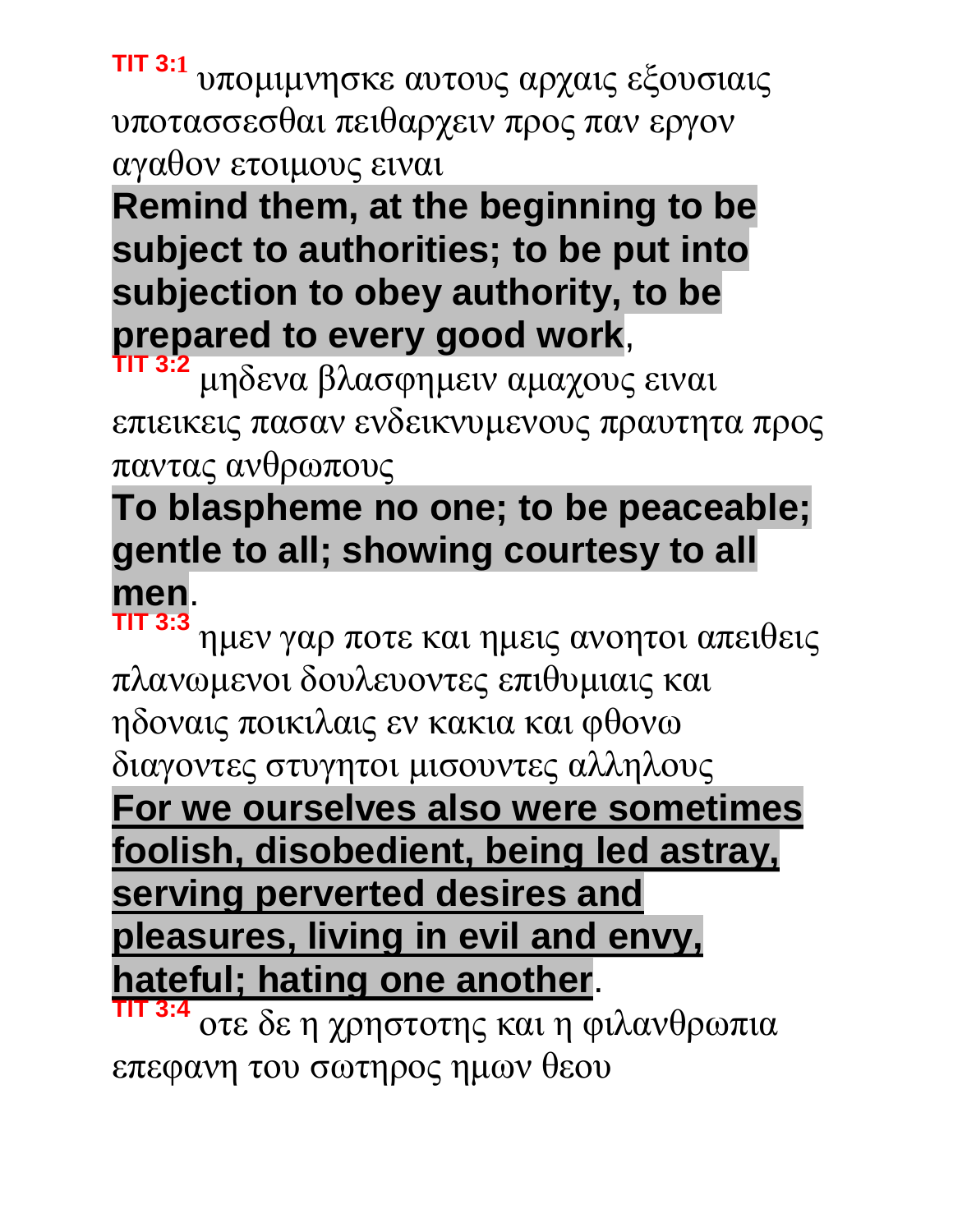#### **But after that the kindness and love of God our Savior toward man appeared**,

**TIT 3:5** ουκ εξ εργων των εν δικαιοσυνη α εποιησαμεν ημεις αλλα κατα το αυτου ελεος εσωσεν ημας δια λουτρου παλιγγενεσιας και ανακαινωσεως πνευματος αγιου

**not by works of righteousness which we have done, but according to His mercy He saved us, by the washing of regeneration, and renewing of the Holy Spirit**;

**TIT 3:6** ου εξεχεεν εφ ημας πλουσιως δια ιησου χριστου του σωτηρος ημων

#### **Who He shed on us abundantly through Jesus Christ our Savior**;

**TIT 3:7** ινα δικαιωθεντες τη εκεινου χαριτι κληρονομοι γενηθωμεν κατ ελπιδα ζωης αιωνιου

#### **in order that being made holy by His grace, we should be made heirs according to the hope of eternal life**.

**TIT 3:8** πιστος ο λογος και περι τουτων βουλομαι σε διαβεβαιουσθαι ινα φροντιζωσιν καλων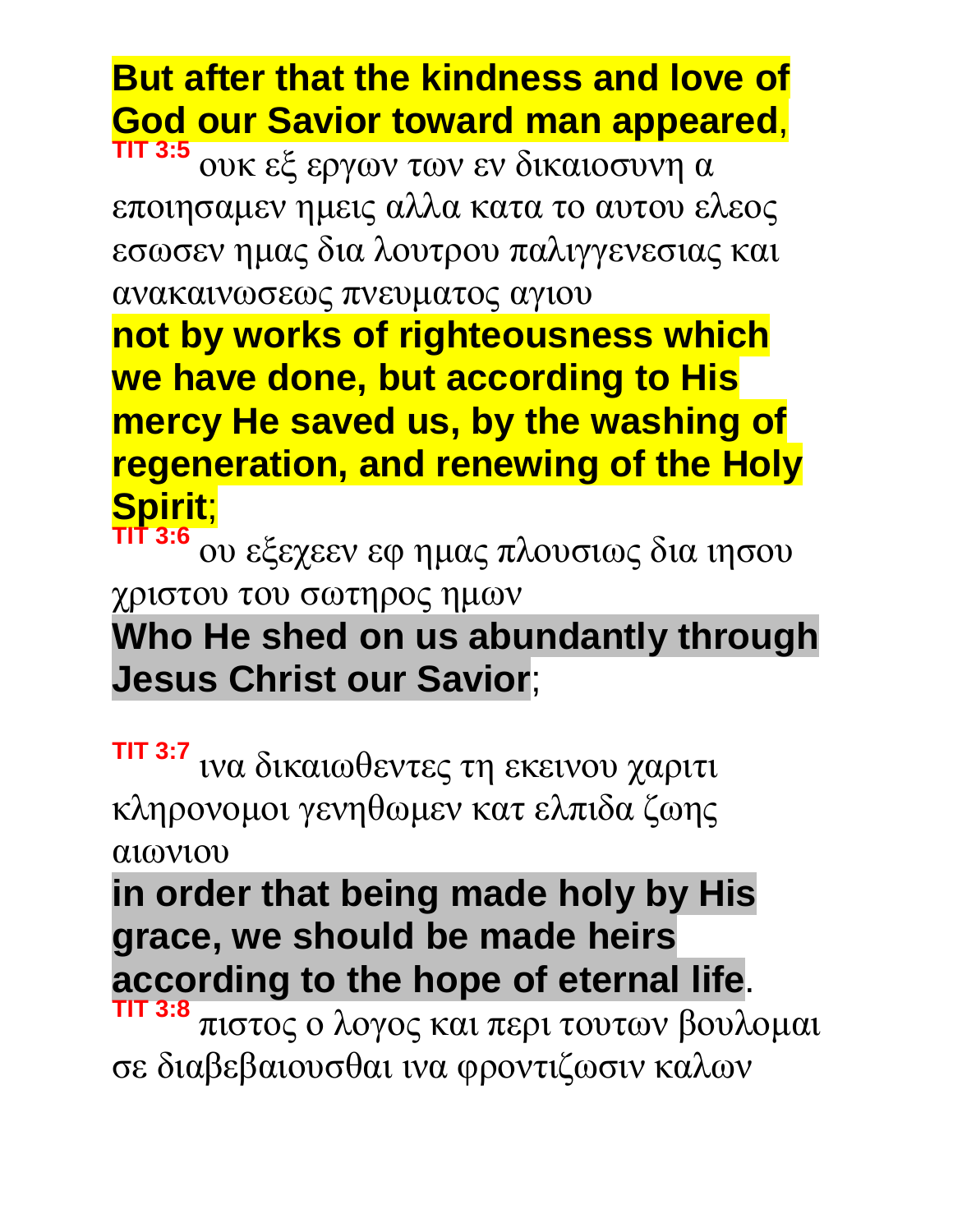εργων προιστασθαι οι πεπιστευκοτες θεω ταυτα εστιν καλα και ωφελιμα τοις ανθρωποις **This is a faithful saying, and these things I will that you affirm constantly, in order that those who have believed in God might be careful to maintain good works. These things are good and profitable to men**.

**TIT 3:9** μωρας δε ζητησεις και γενεαλογιας και εριν και μαχας νομικας περιιστασο εισιν γαρ ανωφελεις και ματαιοι

**But avoid foolish questions and genealogies and contentions and strivings about the Law; for they are unprofitable and vain**.

**TIT 3:10** αιρετικον ανθρωπον μετα μιαν και δευτεραν νουθεσιαν παραιτου

## **A man who is causing division; after the first and second admonition;**

# **refuse**;

**TIT 3:11** ειδως οτι εξεστραπται ο τοιουτος και αμαρτανει ων αυτοκατακριτος